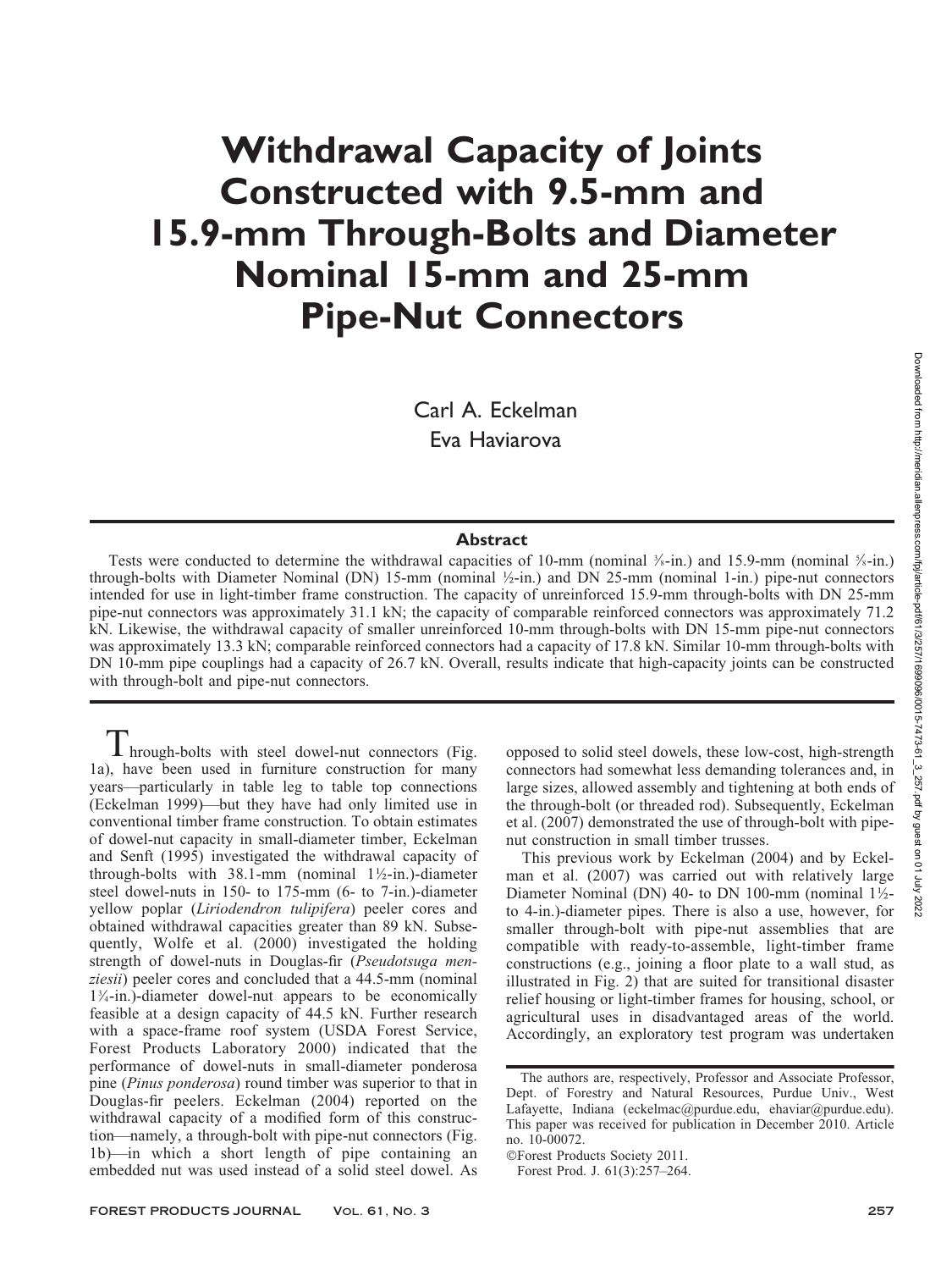

Figure 1.—(a) Typical through-bolt with steel dowel-nut connector and (b) typical through-bolt with pipe-nut connector.



Figure 2.—Example of wall to floor plate connection using through-bolt and pipe-nut.

(1) to determine compatible pipe and nut sizes best suited for such constructions, (2) to obtain estimates of their holding capacities in various wood species, and (3) to obtain insights regarding their general performance characteristics.

# Pipe-Nut Construction

The construction of a typical pipe-nut connector is shown in Figure 3a. The basic construction consists of a short length of pipe with a hole drilled through both sides to accommodate the through-bolt. A standard hexagonal nut is



Figure 3.—(a) 15.9-mm (nominal  $\frac{5}{6}$ -in.) through-bolt with 25mm (nominal 1-in.) cross-pipe and (b) pipe-nut with 20-mm (nominal 3/4-in.) pipe-nipple reinforcements.

then inserted edgewise into the pipe until the hole in the nut is aligned with the through-bolt hole.

An examination of the across-flat dimensions of various nuts and the internal diameters of various pipe sizes yields two likely candidates for pipe-nut construction. Specifically, in the case of a high-capacity connector for light-timber construction, a 15.9-mm (nominal  $\frac{5}{6}$ -in.) hexagonal nut can be fitted in a DN 25-mm (nominal 1-in.) cross-pipe that has a 33.4-mm outside diameter and a 26.6-mm inside diameter. Insertion of the nut (with its longitudinal axis aligned with the axis of the through-bolt) in the end of the pipe results in a mild force fit that holds the nut firmly in place. Additionally, the pipe (and, thereby, the connector as a whole) can be reinforced by force-fitting short lengths (nipples) of DN 20-mm (nominal  $\frac{3}{4}$ -in.) pipe into each end of the cross-pipe, as shown in Figure 3b. This approach is feasible, because the outside diameter of a DN 20-mm pipe is 26.7 mm, as opposed to the 26.6-mm inside diameter of a DN 25-mm pipe.

Lower-capacity connectors, such as those that might be used to attach 38 by 89-mm (nominal 2 by 4-in.) studs to top and bottom wall plates, can be fabricated using 10-mm (nominal  $\frac{3}{8}$ -in.) through-bolts and DN 15-mm (nominal  $\frac{1}{2}$ in.) pipes, which have a 21.3-mm outside diameter and a 15.8-mm inside diameter. In this case, a 10-mm hexagonal nut will slide easily into the end of the pipe, as shown in Figure 4a, and may be secured in place by applying a drop of adhesive in the space between the flat of the nut and the inside wall of the pipe. The resulting pipe-nuts can be reinforced by inserting short lengths of 15.9-mm-diameter steel rod into the ends of the cross-pipes or, more simply, by



Figure 4.-(a) 15-mm (nominal  $\frac{1}{2}$ -in.) cross-pipe with 9.5-mm (nominal  $\frac{3}{5}$ -in.) nut and (b) cross-pipe with nut reinforcements.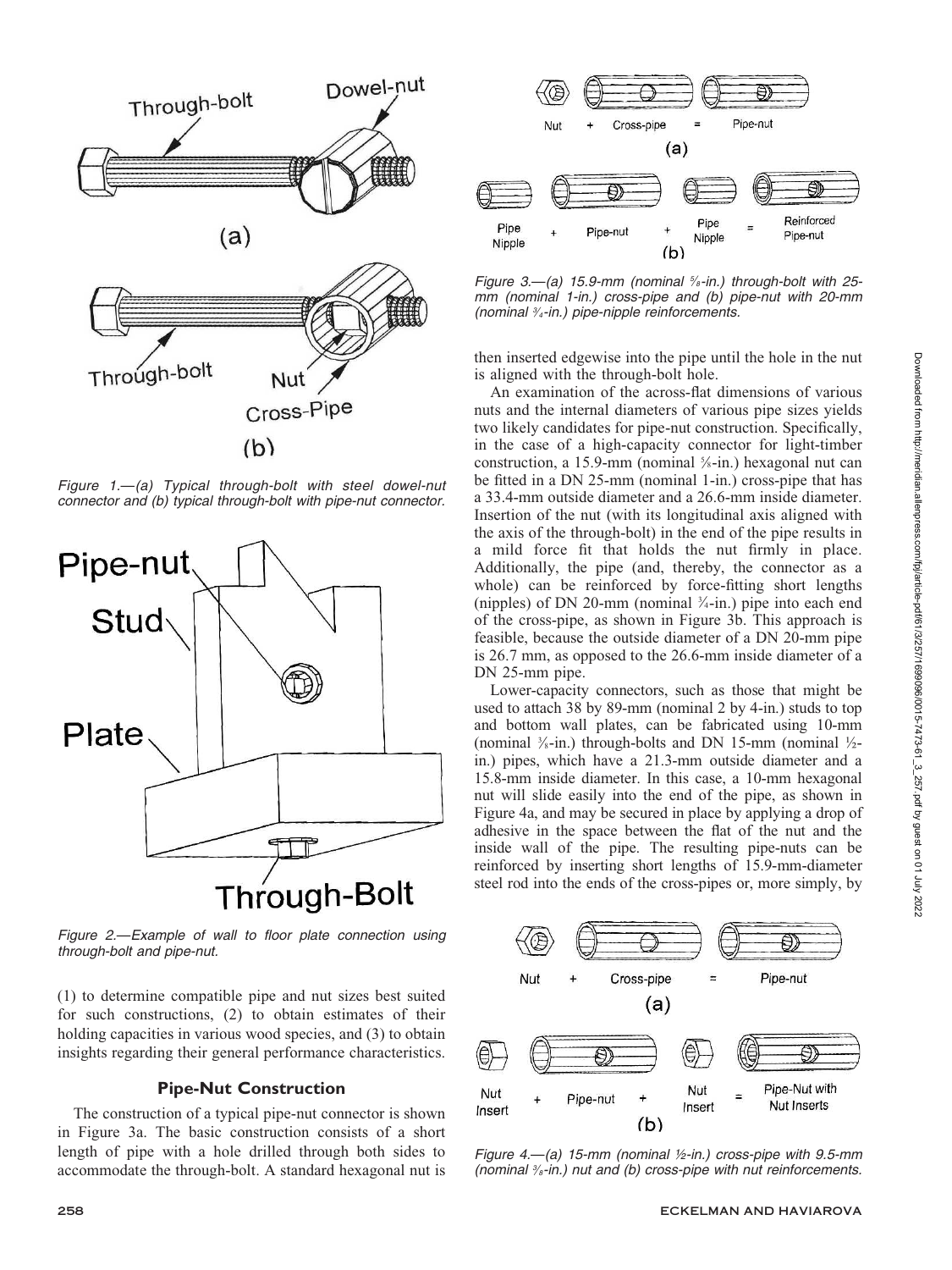inserting 10-mm nuts (with their longitudinal axes parallel to the longitudinal axis of the cross-pipe) into each end of a cross-pipe, as shown in Figure 4b. These nuts should also be held in place with a drop of adhesive.

DN 10-mm pipe couplings can also be used as cross-pipes with 10-mm through-bolts. Connectors constructed with these couplings have a higher load capacity than do those constructed with DN 15-mm cross-pipes, but the resulting pipe-nuts are more expensive than those fabricated from standard pipe. The couplings themselves measure 30.2 mm in length and are slightly larger in outside diameter (22.2 vs. 21.3 mm) than DN 15-mm pipe but have a slightly smaller inside diameter (15.2 vs. 15.8 mm) so that the hexagonal nut must be force-fitted into the end of the coupling, which can be done with a hammer and punch or by means of a small press.

#### Plan of Study and Objectives

The overall objective of the present study was to estimate the withdrawal capacity of through-bolt with pipe-nut connectors of sizes that would be satisfactory for use in disaster relief shelters and transitional housing as well as light-timber framing in general. Factors of particular interest were the simplicity and ease of fabrication of the connectors along with their structural capacity as functions of pipe-nut diameter, pipe-nut orientation relative to the member in which it is embedded (face to face or corner to corner; Figs. 5a and 5b), end placement (end distance) in members, and to a limited extent, wood species. The study was divided into three major parts.

Part I of the present study was conducted with 12.7-mm (nominal  $\frac{1}{2}$ -in.)-diameter through-bolts and 25.4-mm (nominal 1-in.)-diameter steel dowel-nuts in nominal 89 by 89 mm (nominal  $3\frac{1}{2}$  by  $3\frac{1}{2}$ -in.) square western hemlock (*Tsuga* heterophylla) specimens with end distances of 50, 75, and 100 mm with the longitudinal axes of the dowel-nuts oriented either from corner to corner of the specimens (Set 1-1; Table 1) or from face to face (Set 1-2; Table 1). These tests were conducted to obtain initial estimates of the holding capacity of dowel-nuts in members of this size as a function of end placement and cross placement (corner to corner vs. face to face) of the dowel-nuts as well the difficulties to be expected in construction of the joints.

Part II of the present study was conducted with 15.9-mm through-bolts with DN 25-mm cross-pipe connectors (hereafter termed 25-mm pipe-nuts). Specifically, tests were conducted (1) with both reinforced and unreinforced pipenuts oriented face to face or corner to corner in 89 by 89-



Figure 5.—Diagram showing placement of cross-pipe and nut in specimens. (a) Face-to-face insertion of the cross-pipe in a square member; (b) cross-corner insertion of cross-pipe; (c) face-to-face insertion of the cross-pipe parallel to the minor cross-sectional axis of a nonsquare rectangular member; and (d) face-to-face insertion of cross-pipe parallel to the major axis.

mm western hemlock members at end distances of 50 to 100 mm, (2) with reinforced pipe-nuts in nominal 38 by 140-mm (nominal 2 by 6-in.) southern yellow pine (Pinus echinata) members at end distances of 50 to 150 mm and in western hemlock members at end distances of 50 to 100 mm, and (3) with nominal 100 by 100-, 75 by 75-, 50 by 75-, and 50 by 100-mm (4 by 4-, 3 by 3-, 2 by 3-, and 2 by 4-in.) hardwoods at end distances ranging from 50 to 150 mm.

The first set of specimens in this part of the study (Set 2-1; Table 2) was tested (1) to provide estimates of the withdrawal capacities of 25-mm pipe-nuts in nominal 100 by 100-mm western hemlock and (2) to determine whether joints with the pipe-nuts oriented corner to corner have a higher load capacity than comparable joints with the pipe-nuts oriented face to face. Tests were conducted with both reinforced and unreinforced pipe-nuts to ensure that the maximum load capacities of the joints could be determined. The second set of specimens (Set 2-2; Table 2) was tested to determine the withdrawal capacities of 25-mm pipe-nuts in 38 by 140-mm southern yellow pine and 48 by 140-mm  $(1\%$  by  $5\frac{1}{2}$ -in.) western hemlock members. Again, pipe-nuts reinforced with inserts were used to ensure that maximum load capacities could be determined. The third set of specimens (Set 2-3; Table 2) was tested to determine the withdrawal capacity of 25-mm pipe-nuts in hardwoods of various cross sections to provide information concerning the capacity of the pipe-nuts in nonstandard sizes of hardwoods with both relatively low

Table 1.—Withdrawal capacity of 25.4-mm (nominal 1-in.)-diameter steel dowel-nuts in 89 by 89-mm (nominal 3½ by 3½-in.) western hemlock members.

| No. of<br>specimens | Dowel-nut<br>length $(mm)$ | Dowel-nut<br>$diam.$ (mm) | Through-bolt<br>$diam.$ (mm) | D-nut end<br>distance (mm) | Orientation <sup>a</sup> | Ultimate load,<br>mean $(SD)$ $(kN)$ |
|---------------------|----------------------------|---------------------------|------------------------------|----------------------------|--------------------------|--------------------------------------|
| Set 1-1             |                            |                           |                              |                            |                          |                                      |
|                     | 100                        | 25.4                      | 12.7                         | 50                         | c to c                   | 19.6(1.4)                            |
|                     | 100                        | 25.4                      | 12.7                         | 75                         | c to c                   | 21.9(5.8)                            |
|                     | 100                        | 25.4                      | 12.7                         | 100                        | c to c                   | 34.4 (12.7)                          |
| Set $1-2$           |                            |                           |                              |                            |                          |                                      |
| 6                   | 100                        | 25.4                      | 12.7                         | 50                         | f to f                   | 20.2(5.8)                            |
|                     | 100                        | 25.4                      | 12.7                         | 75                         | f to f                   | 25.1(13.7)                           |
|                     | 100                        | 25.4                      | 12.7                         | 100                        | f to f                   | 32.2(5.7)                            |

<sup>a</sup> c to c = corner to corner; f to  $f =$  face to face.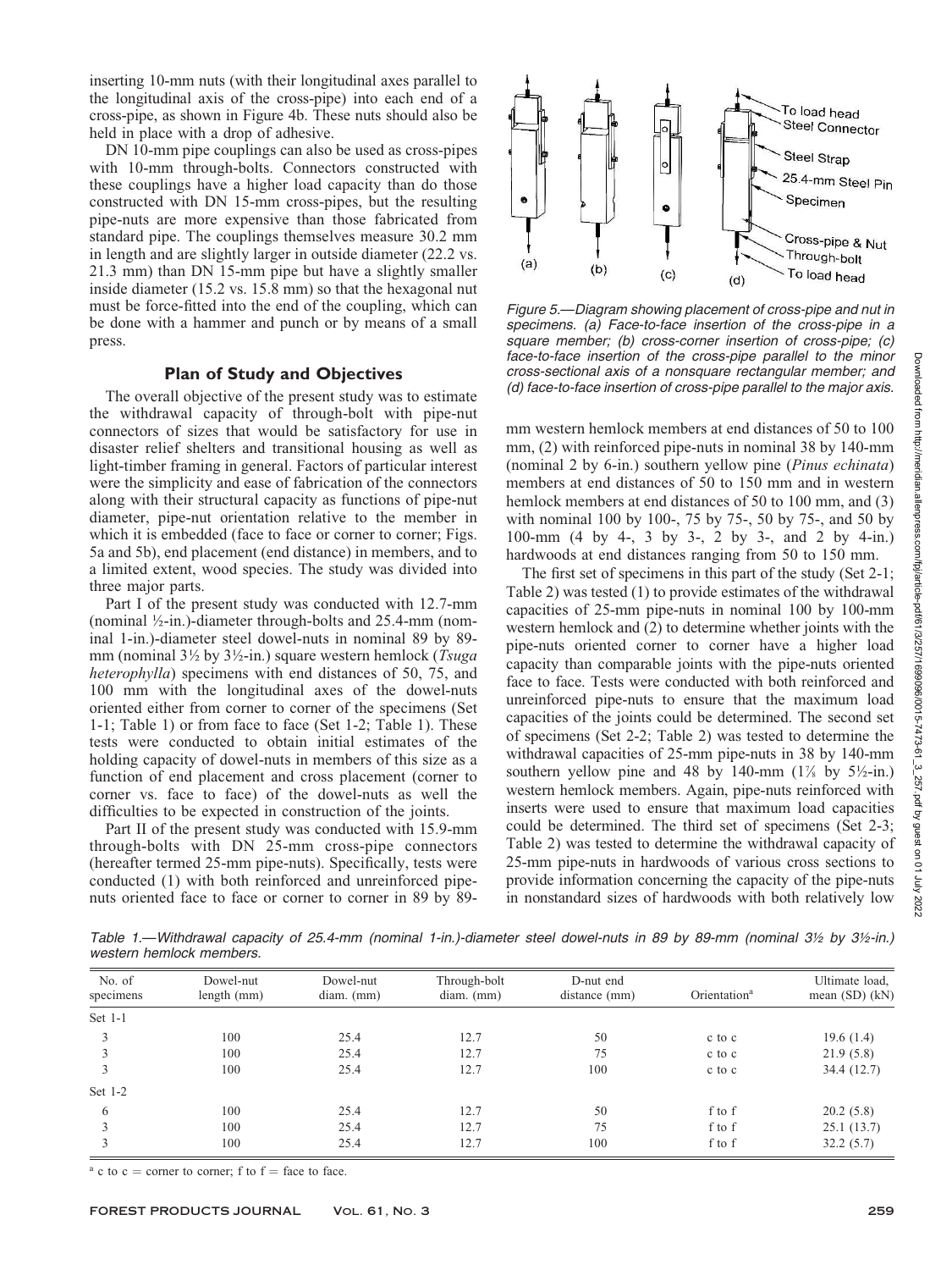| Table 2.—Withdrawal capacity of 15.9-mm (nominal %-in.) through-bolts with 25-mm (nominal 1-in.) pipe-nuts. |  |  |  |  |
|-------------------------------------------------------------------------------------------------------------|--|--|--|--|
|                                                                                                             |  |  |  |  |

| No. of<br>specimens | Wood<br>species <sup>a</sup> | Nominal specimen |               | Pipe-nut       |                       |                            |                        | End              |                                      | Maximum                       |
|---------------------|------------------------------|------------------|---------------|----------------|-----------------------|----------------------------|------------------------|------------------|--------------------------------------|-------------------------------|
|                     |                              | Width<br>(mm)    | Depth<br>(mm) | Length<br>(mm) | Outside<br>diam. (mm) | Through-bolt<br>diam. (mm) | Insert<br>$diam.$ (mm) | distance<br>(mm) | Placement <sup>b</sup>               | load, mean<br>$(SD)$ $(kN)^c$ |
| Set 2-1             |                              |                  |               |                |                       |                            |                        |                  |                                      |                               |
| $\mathfrak{Z}$      | WH                           | 89               | 89            | 100            | 33.5                  | 15.9                       | None                   | 50               | c to c                               | 20.3(4.8)                     |
| $\mathfrak{Z}$      | WH                           | 89               | 89            | 100            | 33.5                  | 15.9                       | None                   | 75               | c to c                               | 24.7(3.9)                     |
| 3                   | WH                           | 89               | 89            | 50             | 33.5                  | 15.9                       | None                   | 100              | c to c                               | 32.5(1.4)                     |
| 3                   | WH                           | 89               | 89            | 50             | 33.5                  | 15.9                       | None                   | 50               | f to f                               | 17.4(1.4)                     |
| 3                   | WH                           | 89               | 89            | 50             | 33.5                  | 15.9                       | None                   | 75               | f to f                               | 25.6(1.8)                     |
| $\mathfrak{Z}$      | WH                           | 89               | 89            | 50             | 33.5                  | 15.9                       | None                   | 100              | f to f                               | 35.7(13.8)                    |
| $\sqrt{3}$          | WH                           | 89               | 89            | 50             | 33.5                  | 15.9                       | 26.7                   | 50               | c to c                               | 21.0(3.7)                     |
| 5                   | WH                           | 89               | 89            | 100            | 33.5                  | 15.9                       | 26.7                   | 75               | c to c                               | 22.9(7.2)                     |
| 11                  | WH                           | 89               | 89            | 50             | 33.5                  | 15.9                       | 26.7                   | 100              | c to c                               | 35.5(10.4)                    |
| 3                   | WH                           | 89               | 89            | 50             | 33.5                  | 15.9                       | 26.7                   | 50               | f to f                               | 19.4(5.3)                     |
| $\overline{3}$      | WH                           | 89               | 89            | 50             | 33.5                  | 15.9                       | 26.7                   | 75               | f to f                               | 31.1(15.3)                    |
| 3                   | WH                           | 89               | 89            | 50             | 33.5                  | 15.9                       | 26.7                   | 100              | f to f                               | 42.8 $(9.1)$                  |
| Set 2-2             |                              |                  |               |                |                       |                            |                        |                  |                                      |                               |
| 3                   | <b>SYP</b>                   | 38               | 140           | 50             | 33.5                  | 15.9                       | 26.7                   | 50               | f to f                               | 17.7(1.6)                     |
| 3                   | <b>SYP</b>                   | 38               | 140           | 50             | 33.5                  | 15.9                       | 26.7                   | 75               | f to f                               | 20.8(1.8)                     |
| $\mathfrak{Z}$      | <b>SYP</b>                   | 38               | 140           | 50             | 33.5                  | 15.9                       | 26.7                   | 100              | f to f                               | 22.5(4.7)                     |
| 3                   | <b>SYP</b>                   | 38               | 140           | 50             | 33.5                  | 15.9                       | 26.7                   | 152.4            | f to f                               | 36.1(0.9)                     |
| $\mathfrak{Z}$      | WH                           | 38               | 140           | 50             | 33.5                  | 15.9                       | 26.7                   | 50               | f to f                               | 14.6(3.1)                     |
| 3                   | WH                           | 38               | 140           | 50             | 33.5                  | 15.9                       | 26.7                   | 75               | f to f                               | 16.3(2.4)                     |
| $\mathfrak{Z}$      | WH                           | 38               | 140           | 50             | 33.5                  | 15.9                       | 26.7                   | 100              | f to f                               | 23.4(4.8)                     |
| $\overline{4}$      | WH                           | 38               | 89            | 50             | 33.5                  | 15.9                       | 26.7                   | 100              | f to f                               | 23.4 (23.4)                   |
| Set 2-3             |                              |                  |               |                |                       |                            |                        |                  |                                      |                               |
| 3                   | YPop                         | 100              | 100           | 100            | 33.5                  | 15.9                       | 26.7                   | 50               | f to f                               | 41.4(7.9)                     |
| 3                   | YPop                         | 100              | 100           | 100            | 33.5                  | 15.9                       | 26.7                   | 75               | f to f                               | 64.7(11.4)                    |
| $\mathbf{1}$        | YPop                         | $100\,$          | 100           | $100\,$        | 33.5                  | 15.9                       | 26.7                   | 100              | f to f                               | $100.1$ (NA)                  |
| 6                   | WAsh                         | $75\,$           | 75            | 50             | 33.5                  | 15.9                       | 26.7                   | 50               | $\boldsymbol{f}$ to $\boldsymbol{f}$ | 32.2(2.9)                     |
| $\tau$              | WAsh                         | $75\,$           | 75            | 50             | 33.5                  | 15.9                       | 26.7                   | 75               | f to f                               | 56.5(7.5)                     |
| $\overline{4}$      | WAsh                         | $75\,$           | 75            | 50             | 33.5                  | 15.9                       | 26.7                   | 100              | f to f                               | 78.7 (20.4)                   |
| $\overline{4}$      | WOak                         | 50               | 75            | 50             | 33.5                  | 15.9                       | 26.7                   | 50               | f to f                               | 22.7(2.1)                     |
| $\overline{4}$      | WOak                         | 50               | 75            | 50             | 33.5                  | 15.9                       | 26.7                   | 100              | f to f                               | 67.0(6.4)                     |
| 3                   | YPop                         | 50               | 100           | 50             | 33.5                  | 15.9                       | 26.7                   | 50               | f to f                               | 16.6(2.3)                     |
| 3                   | YPop                         | 50               | 100           | 50             | 33.5                  | 15.9                       | 26.7                   | 75               | f to f                               | 19.5(2.9)                     |
| 3                   | YPop                         | 50               | 100           | 50             | 33.5                  | 15.9                       | 26.7                   | 100              | f to f                               | 29.6(9.2)                     |
| $\mathfrak{Z}$      | YPop                         | 50               | 100           | 50             | 33.5                  | 15.9                       | 26.7                   | 127              | f to f                               | 47.6 (2.9)                    |
| $\overline{3}$      | YPop                         | 50               | 100           | 50             | 33.5                  | 15.9                       | 26.7                   | 152.4            | f to f                               | 48.4(4.7)                     |

<sup>a</sup> WH = western hemlock; SYP = southern yellow pine; YPop = yellow poplar; WAsh = white ash; WOak = white oak.  $\frac{b}{c}$  c to c = corner to corner; f to f = face to face.

and high shear strengths. These tests were conducted with reinforced pipe-nuts.

Part III of the present study was conducted with two smaller pipe-nut constructions, namely,  $9.5$ -mm (nominal  $\frac{3}{8}$ -in.) through-bolts with DN 15-mm by 50-mm-long cross-pipes (hereafter termed 15-mm pipe-nuts) and 9.5-mm throughbolts with DN 10-mm by 29.8-mm (1.17-in.)-long pipe couplings (hereafter termed 10-mm pipe-coupling-nuts). Specifically, tests were conducted with 15-mm unreinforced pipe-nuts oriented face to face along the minor axis of nominal 38 by 89-mm western hemlock members at end distances of 50 to 100 mm (Set 3-1; Table 3); with unreinforced (Set 3-2; Table 3) and reinforced (Set 3-3; Table 3) 15-mm pipe-nuts embedded along the minor axis of nominal 38 by 140-mm western hemlock members at end distances of 50 to 125 mm; with 10-mm pipe-coupling-nuts (Set 3-4; Table 3) in nominal 38 by 89-mm western hemlock members at end distances of 50 to 100-mm; with 10-mm pipe-coupling-nuts aligned along the major axis (Set 3-5; Table 3) of nominal 38 by 89-mm western hemlock at an end distance of 50 mm; and with 10 mm pipe-coupling-nuts (Set 3-6; Table 3) in nominal 75 by 75-mm white ash (Fraxinus americana) members at end distances of 50 to 75 mm.

The first set of these tests was conducted to obtain estimates of the withdrawal capacity of unreinforced 15-mm pipe-nuts in 38 by 89-mm western hemlock members as well as to obtain an initial determination of the capacity of the unreinforced pipe-nuts (Set 3-1). The second and third sets of test (Sets 3-2 and 3-3) were conducted to determine the withdrawal capacity of both reinforced and unreinforced 15-mm pipe-nuts in nominal 38 by 140-mm western hemlock members and observe the performance of both reinforced and unreinforced pipe-nuts. The fourth set of tests (Set 3-4) was conducted to determine the performance of 10-mm pipe-coupling-nuts in nominal 38 by 89-mm western hemlock members with the pipe-coupling-nut axis aligned with the minor axis of the member. The fifth set of tests (Set 3-5) was conducted with the axis of the pipe-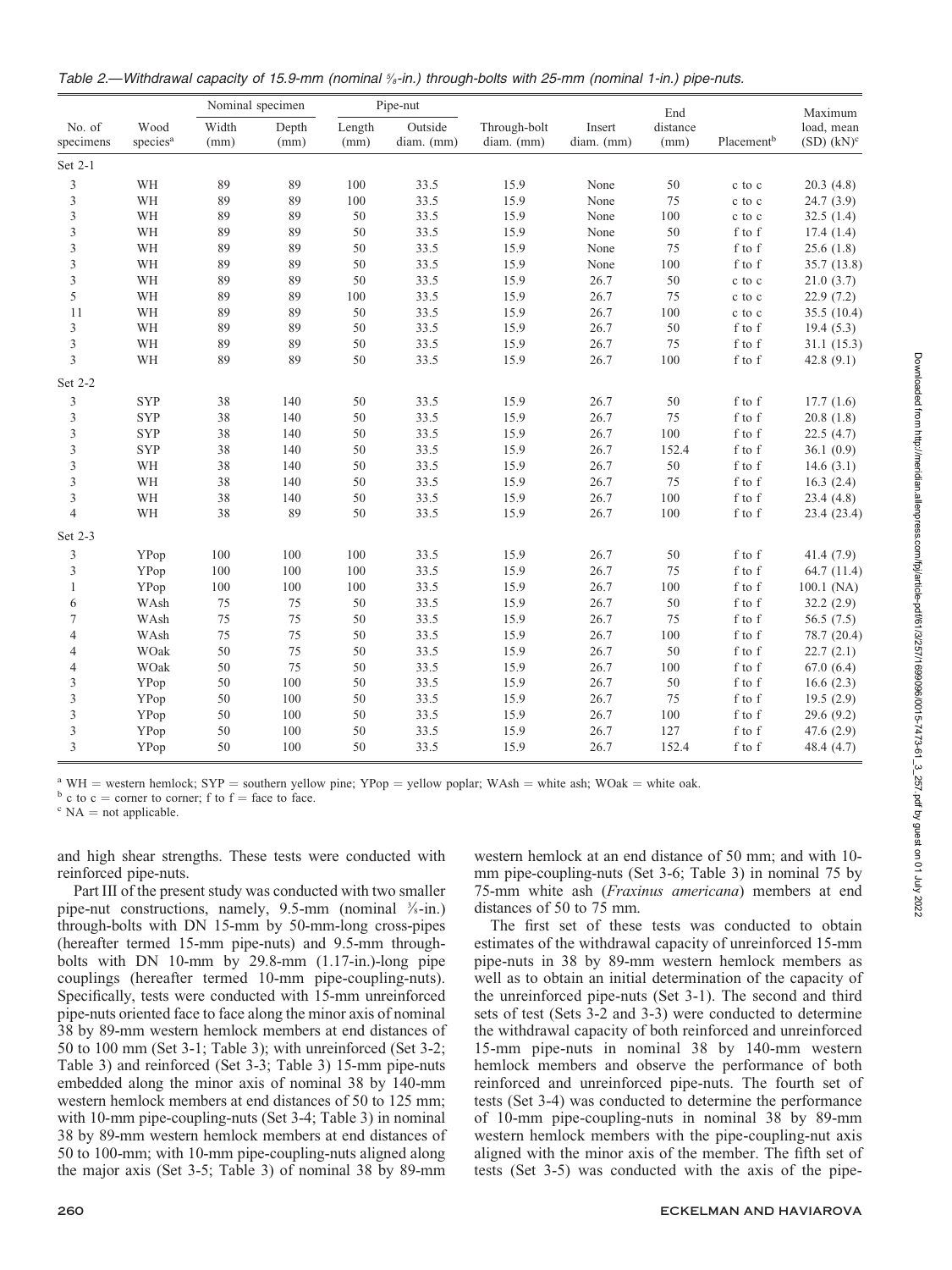| No. of<br>specimens         | Wood                 | Specimen nominal |            | Pipe-nut/pipe-coupling-nut |            | Through-bolt |                | End           | Ultimate load,       |
|-----------------------------|----------------------|------------------|------------|----------------------------|------------|--------------|----------------|---------------|----------------------|
|                             | species <sup>a</sup> | Width (mm)       | Depth (mm) | Length (mm)                | Diam. (mm) | diam. (mm)   | Insert         | distance (mm) | mean $(SD)$ $(kN)^b$ |
| Set 3-1                     |                      |                  |            |                            |            |              |                |               |                      |
| 6                           | WH                   | 38               | 89         | 38.1                       | 21.3       | 9.5          | No             | 50            | 10.5(2.7)            |
| 6                           | WH                   | 38               | 89         | 38.1                       | 21.3       | 9.5          | N <sub>0</sub> | 75            | 15.5(3.4)            |
| $\mathfrak{Z}$              | WH                   | 38               | 89         | 38.1                       | 21.3       | 9.5          | No             | 100           | 20.7(2.7)            |
| $\overline{\mathbf{3}}$     | <b>SYP</b>           | 38               | 89         | 38.1                       | 21.3       | 9.5          | No             | 100           | 16.9(1.9)            |
| Set 3-2                     |                      |                  |            |                            |            |              |                |               |                      |
| 3                           | WH                   | 38               | 89         | 38.1                       | 21.3       | 9.5          | No             | 50            | 11.6(0.7)            |
| $\ensuremath{\mathfrak{Z}}$ | WH                   | 38               | 89         | 38.1                       | 21.3       | 9.5          | No             | 75            | 15.2(2.1)            |
| $\overline{3}$              | WH                   | 38               | 89         | 38.1                       | 21.3       | 9.5          | No             | 100           | 15.8(3.4)            |
| Set 3-3                     |                      |                  |            |                            |            |              |                |               |                      |
| 3                           | WH                   | 38               | 140        | 38.1                       | 21.3       | 9.5          | Yes            | 50            | 12.2(1.0)            |
| $\ensuremath{\mathfrak{Z}}$ | WH                   | 38               | 140        | 38.1                       | 21.3       | 9.5          | Yes            | 75            | 14.1(1.1)            |
| $\mathfrak{Z}$              | WH                   | 38               | 140        | 38.1                       | 21.3       | 9.5          | Yes            | 100           | 20.1(2.4)            |
| $\overline{3}$              | WH                   | 38               | 140        | 38.1                       | 21.3       | 9.5          | Yes            | 125           | 21.7(2.7)            |
| Set 3-4                     |                      |                  |            |                            |            |              |                |               |                      |
| 3                           | WH                   | 38               | 89         | 30.0                       | 22.4       | 9.5          | No             | 50            | 12.2(2.8)            |
| $\ensuremath{\mathfrak{Z}}$ | WH                   | 38               | 89         | 30.0                       | 22.4       | 9.5          | N <sub>0</sub> | 75            | 19.4(2.6)            |
| $\overline{3}$              | WH                   | 38               | 89         | 30.0                       | 22.4       | 9.5          | N <sub>0</sub> | 100           | 20.3(1.2)            |
| Set 3-5                     |                      |                  |            |                            |            |              |                |               |                      |
| 3                           | WH                   | 89               | 38         | 30.0                       | 22.4       | 9.5          | No             | 50            | 16.1(3.3)            |
| Set 3-6                     |                      |                  |            |                            |            |              |                |               |                      |
| $\overline{2}$              | WAsh                 | 75               | 75         | 30.2                       | 22.4       | 9.5          | No             | 50            | 26.7 (NA)            |
| $\overline{2}$              | WAsh                 | 75               | 75         | 30.2                       | 22.4       | 9.5          | N <sub>0</sub> | 75            | $26.7$ (NA)          |

Table 3.—Withdrawal capacity of 9.5-mm (nominal ‰-in.) through-bolts with 15-mm (nominal ½-in.) pipe-nuts and 9.5-mm throughbolts with 10-mm (nominal <sup>3</sup>/<sub>8</sub>-in.) pipe-coupling-nuts.

<sup>a</sup> WH = western hemlock; SYP = southern yellow pine; WAsh = white ash.  ${}^{\text{b}}$  NA = not applicable.

coupling-nut aligned with the major axis of the member to determine the increase in capacity that could be obtained with this orientation. Finally, the sixth set of tests (Set 3-6) was conducted to determine the withdrawal capacity of 10 mm pipe-coupling-nuts in a high-shear-strength hardwood.

## Specimen Preparation

Dimensions of the specimens are given in Tables 1 through 3. The western hemlock material along with the southern yellow pine were obtained from commercial sources. The white ash and white oak (*Quercus alba*) were obtained from Purdue University properties. All of the specimens were conditioned to 7 percent moisture content.

Constructions of typical specimens using through-bolt with pipe-nut connectors are shown in Figures 5a through 5d. Face-to-face insertion of the cross-pipe in a square member is shown in Figure 5a and cross-corner insertion in Figure 5b, whereas face-to-face insertion of the cross-pipe parallel to the minor cross-sectional axis of a nonsquare rectangular member is shown in Figure 5c and face-to-face insertion parallel to the major axis in Figure 5d.

## Method of Test

All of the tests were conducted in a Riehle universal testing machine. For convenience in testing, a threaded rod was used in testing the specimens rather than bolts. Tensile tests of the standard-grade threaded rod used indicated that the points at which the deflection versus load curves differed from a straight-line response by at least 5 percent amounted to 17.8, 33.4, and 49 kN for 9.5-mm, 12.7-mm, and 15.9-mm

FOREST PRODUCTS JOURNAL Vol. 61, No. 3 261

rods, respectively, but it should be noted that failing loads could be much higher—at a rate of loading of 2.5 mm/min; for example, the ultimate load capacity of the 9.5-, 12.7-, and 15.9-mm threaded rods used in the tests averaged 26.7, 52.0, and 77.8 kN, respectively. A Grade 2 rod was used in most of the tests, but in a few cases, a high-strength rod was used to be able to determine the ultimate load capacity of a pipe-nut. During testing, when a machine load remained constant at its maximum value without wood failure, the test was halted to determine if the embedded nut was ''pulling through'' the wall of the cross-pipe or if the threaded rod was yielding. If pull-through occurred, the machine load was taken as the maximum capacity of the pipe-nut.

## Results and Discussion

The withdrawal capacities of the specimens are given in Tables 1 through 3 and are illustrated in Figures 6 through 10. Because tests were terminated before pull-through of the embedded nuts occurred, the most severe damage to the pipenuts was ovalization of the hole in the wall of the pipe along with a slight outward distortion of the adjacent pipe wall.

The most common observable mode of wood failure was development of a split that extended from the end of the member to the cross-pipe. Presumably, such failures arose from the combination of shear parallel to and tension perpendicular to the grain. Compression failures of the wood beneath the cross-pipes were not observed. Failures were usually sudden, with total loss of load; however, at high load levels, ''dramatic'' failures often occurred in which the specimen shattered into several pieces.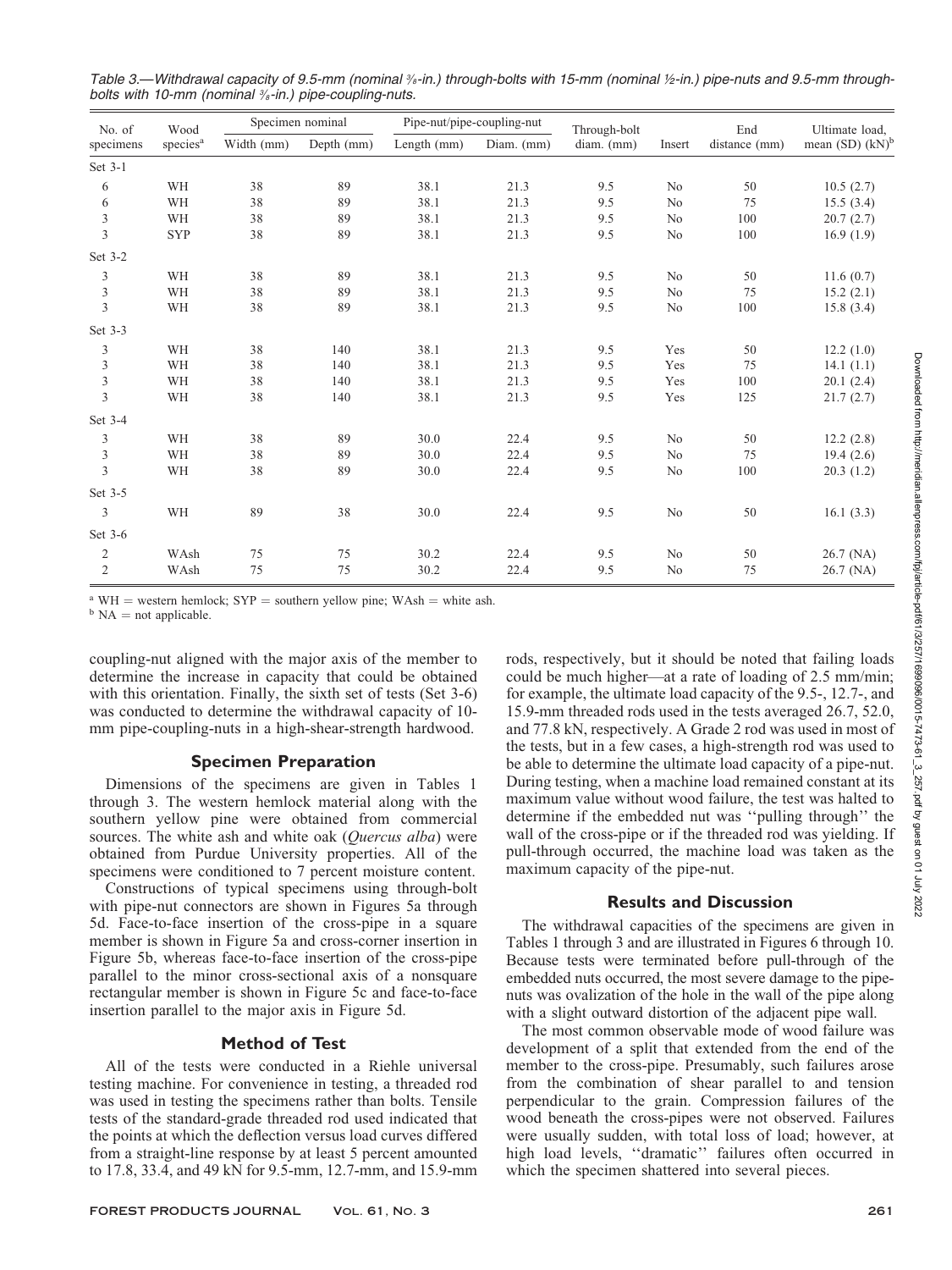

Figure 6.—Withdrawal capacity of 25.4-mm (nominal 1-in.) dowel-nuts in 89 by 89-mm (nominal 3½ by 3½-in.) western hemlock members.

## 25.4-mm-diameter steel dowel-nuts

The withdrawal capacities of the 25.4-mm-diameter steel dowel-nuts in 89 by 89-mm western hemlock members are given in Table 1 and are shown graphically in Figure 6. As can be seen, there was a relatively regular increase in withdrawal capacity from approximately 17.8 to 31.1 kN as end distances increased from 50 to 100 mm. It must be noted, however, that wide variations in individual withdrawal values were found within given end-distance categories. Whether the dowel-nut was located in the corner of the specimen (Set 1-1; Table 1) or the face (Set 1-2; Table 1) did not appear to cause a major difference in withdrawal capacity.

In general, these results tend to indicate that useable withdrawal capacities can be obtained with dowel-nut connectors of this size even when the dowel-nut is located relatively close to the end of the member. Combining results for corner-to-corner tests with those for face-to-face tests, coefficients of variation ranged from an average of 17.8 percent for 50-mm end distances to 40.6 and 26.6 percent for 75- and 100-mm end distances, respectively. Thus, positioning the dowel-nut closer to the end of the member did not increase variability in withdrawal capacity.

#### 25-mm pipe-nuts

Withdrawal capacities of 25-mm pipe-nuts in nominal 89 by 89-mm western hemlock specimens are listed in Table 2 (Set 2-1) and are illustrated in Figure 7. As can be seen, face-to-face orientation of the pipe-nuts produced essentially the same results as corner-to-corner placement. Likewise,

the reinforced pipe-nuts produced essentially the same results as the unreinforced pipe-nuts. The unreinforced pipenuts, however, were slightly ovalized around the throughbolt hole at the highest load levels, whereas the reinforced pipe-nuts were not. The average coefficient of variation of the specimens with a 50-mm end distances was 19.1 percent, compared with 25.8 and 23.4 percent for 75- and 100-mm end distances, respectively. These results again tend to indicate that end distance did not affect variability of withdrawal capacity.

Withdrawal capacities in the face of nominal 38 by 140 mm southern yellow pine and western hemlock specimens are listed in Table 2 (Set 2-2) and are illustrated in Figure 8. As can be seen, at a 50-mm end distance, the southern yellow pine specimens had a nearly 17.8-kN withdrawal capacity, compared with a 14.7-kN withdrawal capacity for the western hemlock. Increases in capacity of both the southern yellow pine and the western hemlock specimens as a function of end distance were modest (except for the 150 mm end distance in the southern yellow pine specimen). In the case of the southern yellow pine, specimens with 75- and 100-mm end distances had 17.3 and 25 percent greater capacity, respectively, than those with a 50-mm end distance; likewise, western hemlock specimens with 75 and 100-mm end distances had 11 and 60 percent greater capacity, respectively. Coefficients of variation were 8.7, 8.6, and 21.1 percent for 50-, 75-, and 100-mm end distances, respectively, in southern yellow pine and 21.2, 14.6, and 20.5 percent for 50-, 75-, and 100-mm end distances, respectively in western hemlock specimens. Thus, variability in withdrawal capacity appeared to be no greater in specimens with 50-mm end distances than in those with greater end distances.

Withdrawal capacities of 25-mm pipe-nuts reinforced with inserts in hardwood specimens are listed in Table 2



Figure 7.—Withdrawal capacity of 15.9-mm (nominal  $\frac{5}{6}$ -in.) through-bolts with 25-mm (nominal 1-in.) pipe-nuts in nominal 89 by 89-mm (nominal 3½ by 3½-in.) western hemlock members.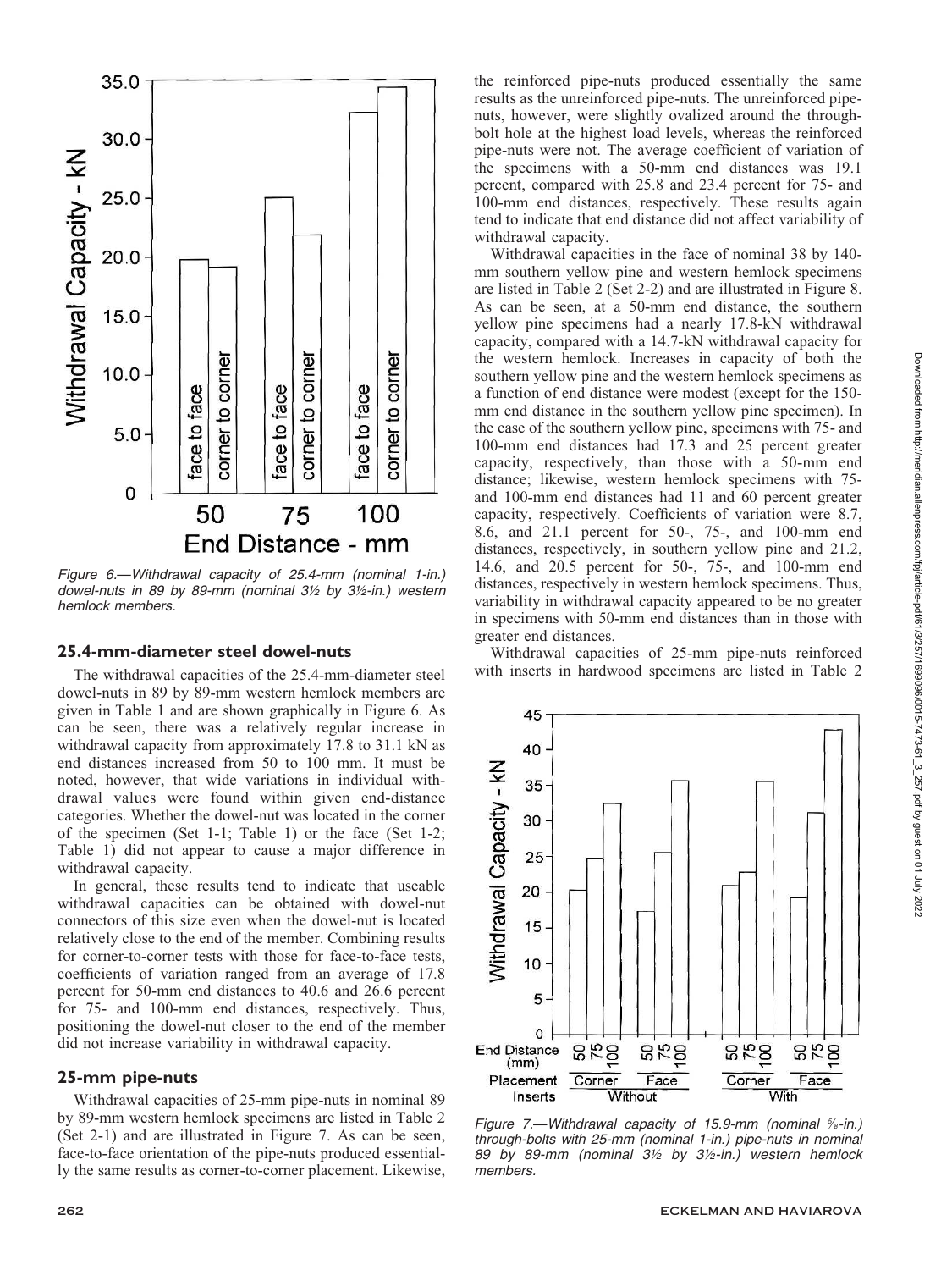

Figure 8.—Withdrawal capacities of 15.9-mm (nominal  $\frac{5}{6}$ -in.) through-bolts with 25-mm (nominal 1-in.) pipe-nuts in nominal 38 by 140-mm (nominal 2 by 6-in.) southern yellow pine and western hemlock members.

(Set 2-3) and are illustrated in Figure 9. The withdrawal capacity of nominal 50 by 100-mm yellow poplar specimens with end distances of 50 to 150 mm ranged from 16.6 kN for specimens with 50-mm end distances to 48.4 kN for specimens with 150-mm end distances. Coefficients of variation amounted to 13.5, 14.5, 31.1, and 6.1 percent for nominal end distances of 50, 75, 100, and 150 mm, respectively. Thus, the coefficients of variation for the smaller end distances are essentially in keeping with those for greater end distances. The average withdrawal capacity of the specimens with nominal 125-mm end distances was 47.6 kN, or essentially the same as that of the specimens with 150-mm end distances. This result may indicate that withdrawal capacity does not increase as end distance increases above 125 mm in specimens of this geometry. Overall, the higher values obtained with yellow poplar compared with western hemlock presumably reflect the higher shear parallel to and tension perpendicular to the grain strength values of yellow poplar.

The withdrawal capacity of the nominal 100 by 100-mm yellow poplar specimens increased from 41.4 to 64.7 kN as end distances increased from 50 to 75 mm. Coefficients of variation were 19.1 and 13.6 percent for the 50- and 75-mm end distances, respectively. In one of these tests, slight distortion of the pipe-nut occurred at the 73.4-kN level. Testing of a single specimen (Set 2-3; Table 2) with a 100 mm end distance was stopped at the 100.1-kN load level because of yielding of the pipe-nut wall. These tests tend to indicate that the distortion-free withdrawal capacity of 25 mm pipe-nuts with inserts is somewhat less than 71.2 kN, although they can continue to carry load at well above this level.



Figure 9.—Withdrawal capacities of 15.9-mm (nominal 5/8-in.) through-bolts with 25-mm (nominal 1-in.) pipe-nuts with inserts in yellow poplar, white oak, and white ash members.

The withdrawal capacity of the nominal 75 by 75-mm white ash specimens with 50-, 75-, and 100-mm end distances was 32.2, 56.5, and 78.7-kN, respectively. Coefficients of variation amounted to 9.1, 13.2, and 25.9 percent for 50-, 75-, and 100-mm end distances, respectively. An examination of the pipe-nuts used in the tests of specimens with 100-mm end distances indicated that the pipe-nuts could carry loads of 71.2 kN without noticeable distortion, but the walls of the pipe underwent substantial distortion at the 89-kN load level. Hence, it again appears that the upper limit of load capacity of 25-mm pipe-nuts reinforced with inserts is a little less than 71.2 kN.

The withdrawal capacity of the nominal 50 by 75-mm white oak specimens with 50-mm end distances averaged 22.7 kN, whereas the withdrawal capacity of the specimens with a 100-mm end distance averaged 67 kN. As can be seen, there is a 295 percent increase in withdrawal capacity of the white oak specimens as the end distance is increased from 50 to 100 mm, which compares favorably with a value of 245 percent for yellow poplar.

Overall, individual test results indicated that unreinforced 25-mm pipe-nuts begin to show minor distortion at 31.1 kN and substantial distortion above 44.5 kN. It appears, therefore, that the upper limit for 25-mm pipe-nuts without inserts should be somewhat less than 31.1 kN. Distortion of the 25-mm pipe-nuts with inserts began at approximately 71.2 kN, and substantial distortion occurred above 89 kN. Thus, the upper limit for 25-mm pipe-nuts with inserts should be approximately 66.7 kN. It should be noted,